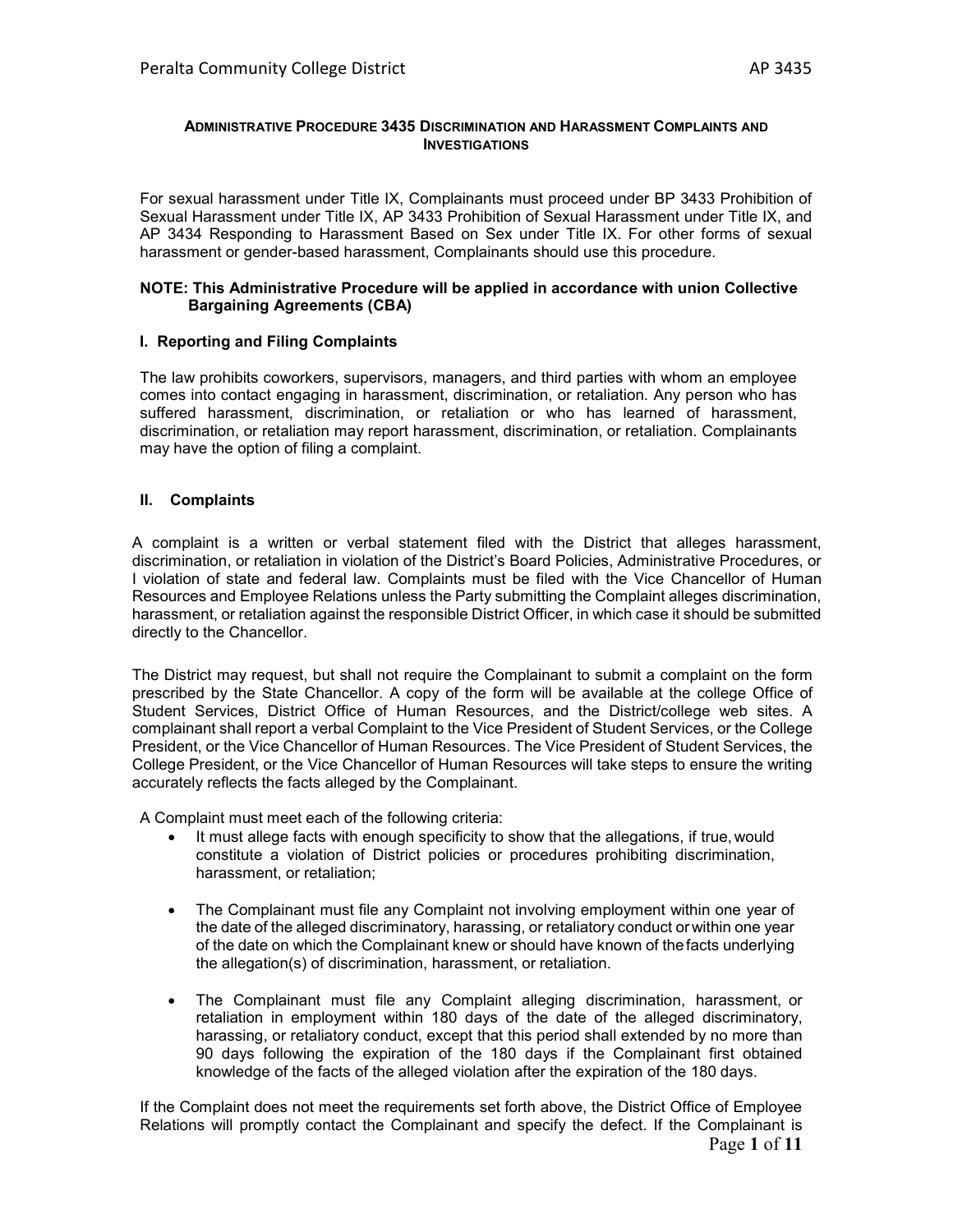unable to fix the defect in the Complaint, the Vice President of Student Services shall consider the allegations contained in the Complaint and determine the appropriate course of action. This may include efforts to informally resolve the matter or a fact-finding investigation

**Who May File a Complaint:** Any student, employee, parent of a minor, or an individual with legal authority on behalf of a student or employee who believes the student or employee has been discriminated against or harassed by a student, employee, or third party in violation of this procedure and the related policy.

**Where to File a Complaint:** A student, employee, parent of a minor, or an individual with legal authority on behalf of a student or employee who believes the student or employee has been discriminated against or harassed in violation of these policy and procedures may make a complaint orally or in writing directed to the Vice President of Student Services, the College President, or the Vice Chancellor of Human Resources.

Complainants may but are not required to use the form prescribed by the Chancellor of the California Community Colleges. These forms are available from the District Office of Employee Relations, the District's Human Resources website, and at the State Chancellor's website.

#### **II. Employment-Related Complaints**

Complainants filing employment-related complaints shall be notified that they may file employment discrimination complaints with the U.S. Equal Employment Opportunity Commission (EEOC) or the Department of Fair Employment and Housing (DFEH).

Any District employee who receives a harassment or discrimination complaint shall notify the Vice Chancellor of Human Resources and Employee Relations immediately.

**III. Filing a Timely Complaint:** Since failure to report harassment and discrimination impedes the District's ability to stop the behavior, the District strongly encourages anyone who believes they are being harassed or discriminated against, to file a complaint. The District also strongly encourages the filing of such complaints within 30 days of the alleged incident. While all complaints are taken seriously and will be investigated promptly, delay in filing impedes the District's ability to investigate and remediate.

All supervisors and managers have a mandatory duty to report incidents of harassment and discrimination; the existence of a hostile, offensive or intimidating work environment, and acts of retaliation.

The District will investigate complaints involving acts that occur off campus if they are related to an academic or work activity of if the harassing conduct interferes with or limits a student's or employee's ability to participate in or benefit from the school's programs or activities.

#### **IV. Communicating that the Conduct is Unwelcome**

The District further encourages students and staff to let the offending person know immediately and firmly that the conduct or behavior is unwelcome, offensive, in poor taste or inappropriate.

#### **V. Intake and Processing of the Complaint**

Upon receiving notification of a harassment or discrimination complaint, the Vice Chancellor of Human Resources and Employee Relations shall:

• Consider whether the District can undertake efforts to informally resolve the charges, including but not limited to mediation, rearrangement of work/academic schedules; obtaining apologies; providing informal counseling, training, etc.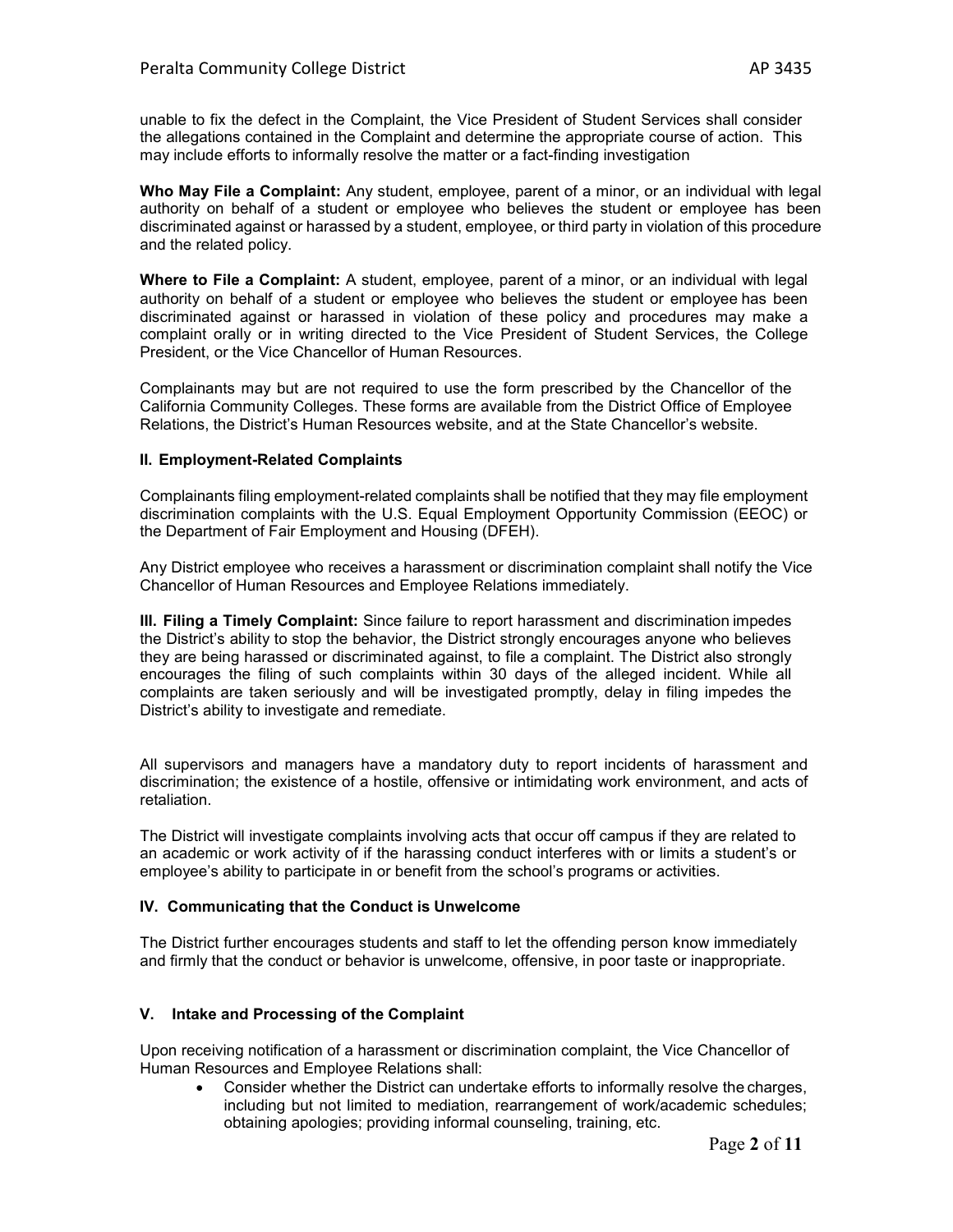- Advise all Parties that he/she/they need not participate in an informal resolution of the complaint, as described above, and they have the right to end the informal resolution process at any time.
- Advise a student Complainant that he/she/they may file a complaint with the Office for Civil Rights of the U.S. Department of Education and employee complainants may file a Complaint with the Department of Fair Employment and Housing. All Complainants should be advised that they have a right to file a complaint with local law enforcement, if the act complained of is also a criminal act. The District must investigate even if the Complainant files a complaint with local law enforcement. In addition, the District should ensure that Complainants are aware of any available resources, such as counseling, health, and mental health services.
- Take interim steps to protect a Complainant from coming into contact with an accused individual, especially if the Complainant is a victim of sexual violence. The Vice Chancellor of Human Resources and Employee Relations should notify the Complainant of his/her/their options to avoid contact with the accused individual and allow students to change academic situations as appropriate. For instance, the District may prohibit the accused individual from having any contact with the Complainant pending the results of the investigation. When taking steps to separate the Complainant and accused individual, the District shall minimize the burden on the Complainant. For example, it is not appropriate to remove complainants from classes or housing while allowing accused individuals to remain.

# **VI. Investigation**

The Vice Chancellor of Human Resources and Employee Relations shall:

- Authorize the investigation of the Complaint, and supervise or conduct a thorough, prompt and impartial investigation of the complaint, as set forth below. Where the Parties opt for informal resolution, the designated officer will determine whether further investigation is necessary to ensure resolution of the matter and utilize the investigation process outlined below as appropriate. The investigation will include interviews with the Complainant, the accused, and any other persons who may have relevant knowledge concerning the complaint. This may include victims of similar conduct.
- Review the factual information gathered through the investigation to determine whether the alleged conduct constitutes harassment, or other unlawful discriminatory conduct, giving consideration to all factual information and the totality of the circumstances, including the nature of the verbal, physical, visual or sexual conduct, and the context in which the alleged incidents occurred.

# **VII. Investigation of the Complaint**

The District shall promptly investigate every Complaint. No claim of workplace or academic harassment or discrimination shall remain unexamined. This includes Complaints involving activities that occur off campus and in connection with all the academic, educational, extracurricular, athletic, and other programs of the District, whether those programs take place in the District's facilities, on a District bus, or at a class or training program sponsored by the District at another location. The District shall promptly investigate complaints of harassment or discrimination that occur off campus if the alleged conduct creates a hostile environment on campus. The District shall notify the Complainant that the District will commence an impartial factfinding investigation of the allegations contained in the complaint.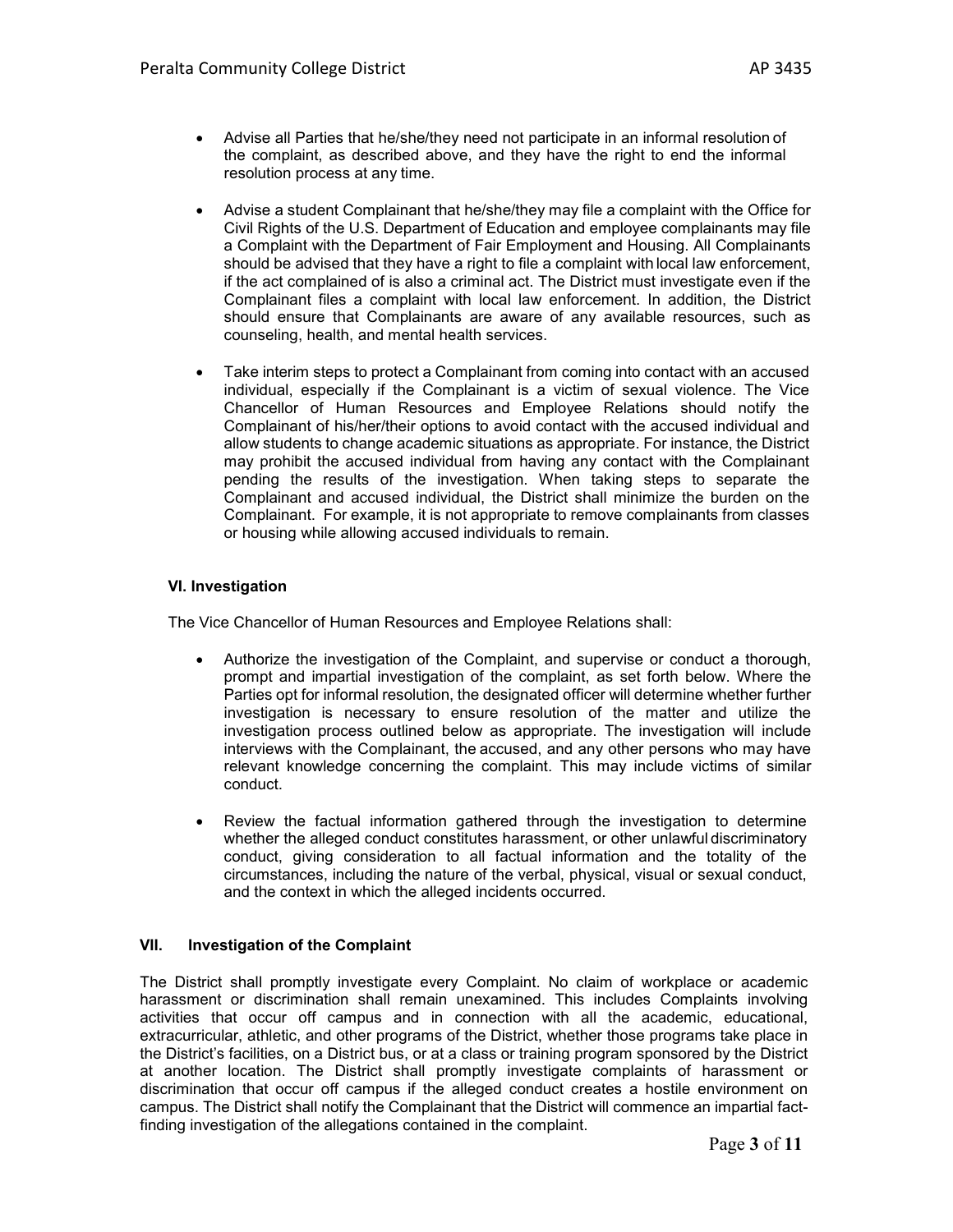As set forth above, where the Parties opt for an informal resolution, the Vice Chancellor of Human Resources and Employee Relations may limit the scope of the investigation, as appropriate. The District will keep the investigation confidential to the extent possible, but cannot guarantee absolute confidentiality because release of some information on a "need-to-know-basis" is essential to a thorough investigation. When determining whether to maintain confidentiality, the District may weigh the request for confidentiality against the following factors: the seriousness of the alleged harassment; the Complainant's age; whether there have been other harassment complaints about the same individual; and the accused individual's rights to receive information about the allegations if the information is maintained by the District as an "education record" under the Family Educational Rights and Privacy Act (FERPA), 20 U.S. Code Section 1232g; 34 Code Federal Regulations Part 99.15. The District will inform the Complainant if it cannot maintain confidentiality.

# **VIII. Investigation Steps**

The District will fairly and objectively investigate harassment and discrimination complaints. Employees designated to serve as investigators under this policy shall have adequate training on what constitutes sexual harassment, including sexual violence, and that they understand how the District's grievance procedures operate. The investigator may not have any real or perceived conflicts of interest and must be able to investigate the allegations impartially.

Investigators will use the following steps: interviewing the Complainant(s); interviewing the accused individual(s); identifying and interviewing witnesses and evidence identified by each Party; identifying and interviewing any other witnesses, if needed; reminding all individuals interviewed of the District's no-retaliation policy; considering whether any involved person should be removed from the campus pending completion of the investigation; reviewing personnel/academic files of all involved Parties; reach a conclusion as to the allegations and any appropriate disciplinary and remedial action; and see that all recommended action is carried out in a timely fashion. When the District evaluates the complaint, it shall do so using a preponderance of the evidence standard. Thus, after considering all the evidence it has gathered, the District will decide whether it is more likely than not that discrimination or harassment has occurred.

#### **IX. Timeline for Completion**

The District will undertake its investigation promptly and swiftly as possible. To that end, the investigator shall complete the above steps, and prepare a written report within 90 days of the District receiving the complaint.

#### **X. Cooperation Expected**

All employees are expected to cooperate with a District investigation into allegations of harassment or discrimination. Lack of cooperation impedes the ability of the District to investigate thoroughly and respond effectively. However, lack of cooperation by a Complainant or witnesses does not relieve the District of its obligation to investigate. The District will conduct an investigation if it is discovered that harassment is, or may be occurring, with or without the cooperation of the alleged victim(s) and regardless of whether a complaint is filed.

# **XI. Written Report**

The results of the investigation of a complaint shall be set forth in a written report that will include at least all of the following information:

- A description of the circumstances giving rise to the Formal Complaint;
- A description of the procedural steps taken during the investigation, including individuals contacted and interviewed:
- A summary of the testimony provided by each witness including the complainant and any available witnesses identified by the Complainant in the complaint;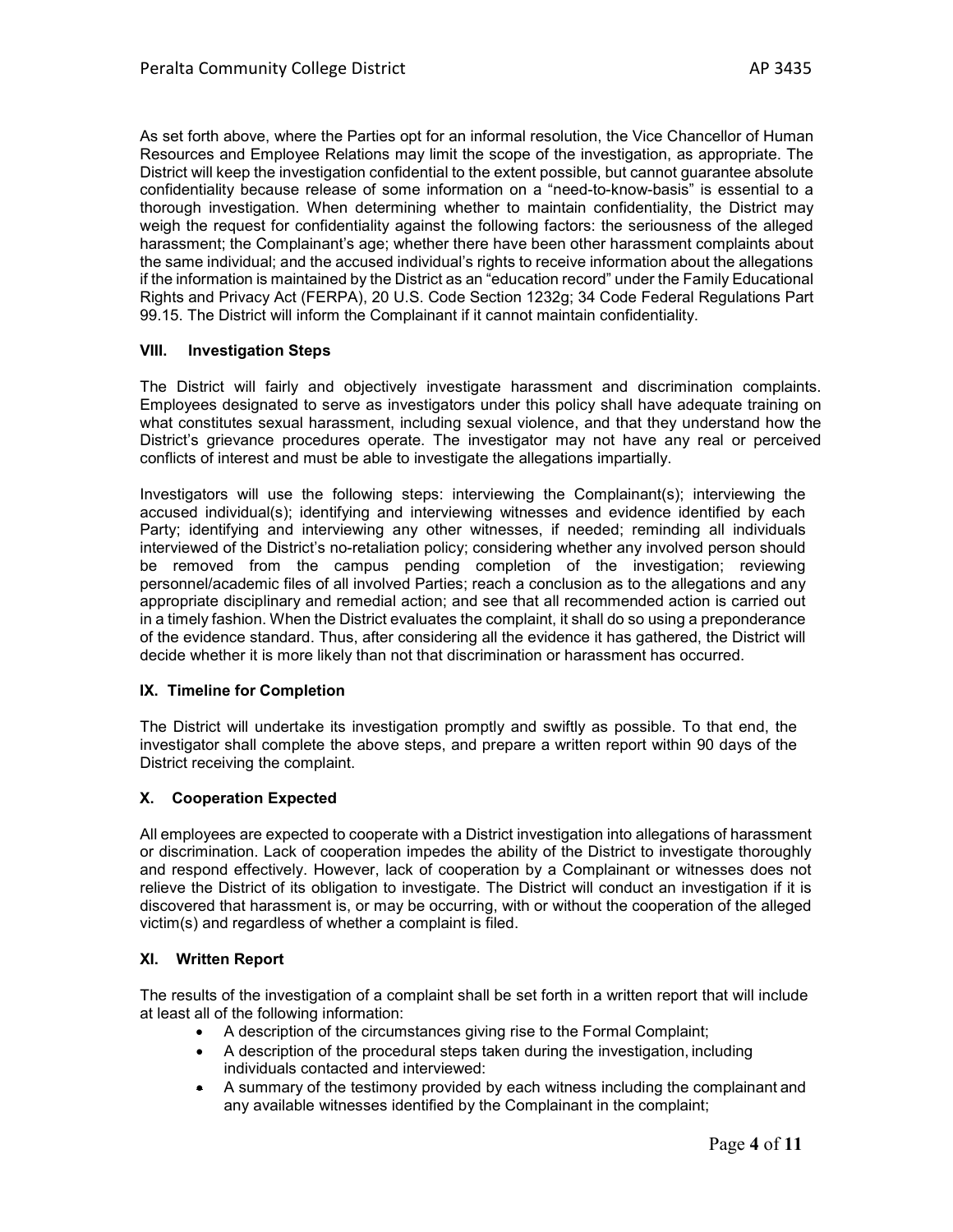- An analysis of relevant evidence collected during the course of the investigation, including a list of relevant documents;
- A specific finding as to whether each factual allegation in the complaint occurred based on the preponderance of the evidence standard;
- A table of contents if the report exceeds ten pages and
- Any other information deemed appropriate by the District.

# **XII. Confidentiality of the Process**

Investigations are best conducted within a confidential climate. Therefore, the District does not reveal information about ongoing investigations except as necessary to fulfill its legal obligations. The District will keep the investigation confidential to the extent possible, but it cannot guarantee absolute confidentiality because release of some information on a "need-to-know-basis" is essential to a thorough investigation and to protect the rights of students and employee respondents during the investigation process and any ensuing discipline.

# **XIII. Administrative Determination**

1. In any case not involving employment discrimination, within 90 days of receiving a complaint, the District shall complete its investigation and forward a copy or summaryof the report, and written notice to the Complainant setting forth all of the following: [NOTE: For cases involving employment discrimination, Title 5 only requires that a copy or summary of the report be provided to the Complainant. The District may, but is not required to, provide the report to the respondent in order to have a consistent process for addressing employment and non-employment discrimination claims.]

(a) The Chancellor or his/her/their designee's determination as to whether discrimination occurred with respect to each allegation in the complaint based on the preponderance of the evidence standard;

(b) In the event a discrimination allegation is substantiated a description of actions taken, if any, to prevent similar acts of unlawful discrimination from occurring in the future;

(c) The proposed resolution of the complaint;

(d) The Complainant's right to appeal to the District Board of Trustees and the California Community Colleges Chancellor's Office; and

(e) In matters involving student sexual misconduct, the Respondent's right toappeal to the District's Board of Trustees any disciplinary sanction imposed upon the Respondent.

2. In any case involving employment discrimination, within 90 days of receiving acomplaint, the District shall complete its investigation and forward a copy or summary of the report and written notice to the Complainant setting forth all the following:

(a) The Chancellor's or his/her/their designee's determination as to whether discrimination occurred with respect to each allegation in the complaint based on the preponderance of the evidence standard;

(b) If a discrimination allegation is substantiated, a description of actions taken, if any, to prevent similar acts of unlawful discrimination from occurring in the future;

(c) The proposed resolution of the complaint; and

(d) The complainant's right to appeal to the District Board of Trustees and to file a complaint with Department of Fair Employment and Housing.

The District shall also provide the Respondent the following:

(a) The Chancellor or his/her/their designee's determination as to whether unlawful discrimination occurred with respect to each allegation in the complaint based on the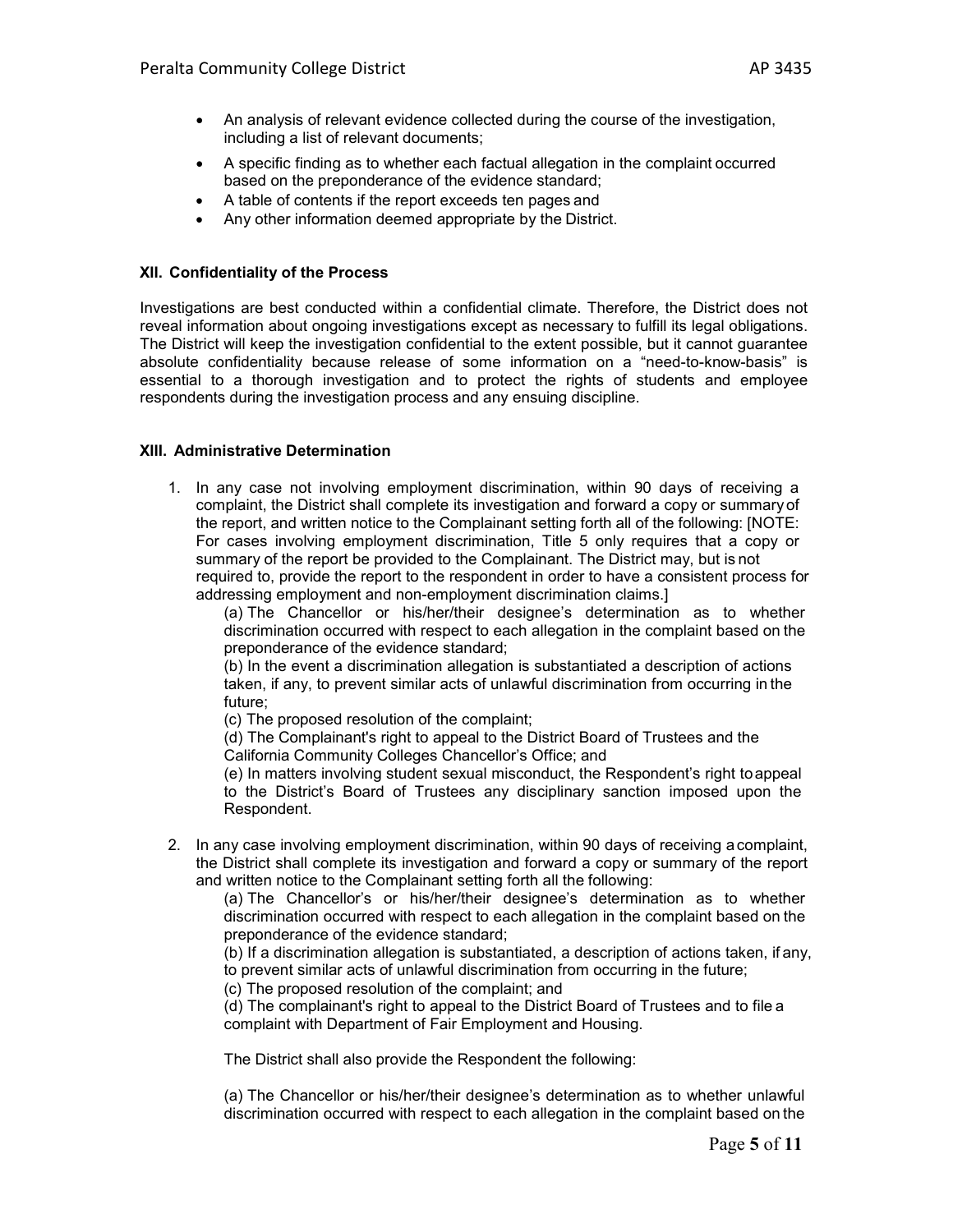preponderance of the evidence standard;

(b)The proposed resolution of the complaint, including any disciplinary action against the Respondent; and

(c) In matters involving student sexual misconduct not subject to Title IX, the Respondent's right to appeal to the District's Board of Trustees any disciplinary sanction imposed upon the Respondent.

### **XIV. Discipline for Student Sexual Misconduct Not Subject to Title IX (new section)**

In a complaint involving student sexual misconduct not subject to Title IX, if a studentRespondent is subject to severe disciplinary sanctions, and the credibility of witnesses was central to the investigative findings, the District will provide an opportunity for the student Respondent to crossexamine witnesses indirectly at a live hearing, either in person or by videoconference and a live hearing conducted by a neutral decision-maker other than the investigator. The District shall appoint a neutral third party to attend the hearing solely for the purpose of asking any questions to the witnesses. The neutral third party shall not be the student Respondent, the student Respondent's representative, or any individual charged with making a final determination regarding discipline. The student Respondent may submit written questions before and during the crossexamination, including any follow-up questions. The neutral third party asking questions shall not exclude any questions unless there is an objection to the question by any individual charged with making a final determination regarding discipline.

## **XV. Discipline and Corrective Action**

If harassment, discrimination or retaliation occurred in violation of the policy or procedure, the District shall take disciplinary action against the accused and any other remedial action it determines to be appropriate consistent with state and federal law. The action will be prompt, effective, and commensurate with the severity of the offense. Remedies for the complainant might include, but are not limited to:

- 1. providing an escort to ensure that the Complainant can move safely between classes and activities;
- 2. ensuring that the complainant and alleged perpetrator do not attend the same classes or work in the same work area;
- 3. preventing offending third parties from entering campus;
- 4. providing counseling services or a referral to counseling services;
- 5. providing medical services or a referral to medical services;
- 6. providing academic support services, such as tutoring;
- 7. arranging for a Student-Complainant to re-take a course or withdraw from a classwithout penalty, including ensuring that any changes do not adversely affect the Complainant's academic record; and
- 8. reviewing any disciplinary actions taken against the Complainant to see if there is a causal connection between the harassment and the misconduct that may have resulted in the Complainant being disciplined.

If the District imposes discipline, the nature of the discipline will not be communicated to the Complainant. However, the District may disclose information about the sanction imposed on an individual who was found to have engaged in harassment when the sanction directly relates to the Complainant; for example, the District may inform the Complainant that the harasser must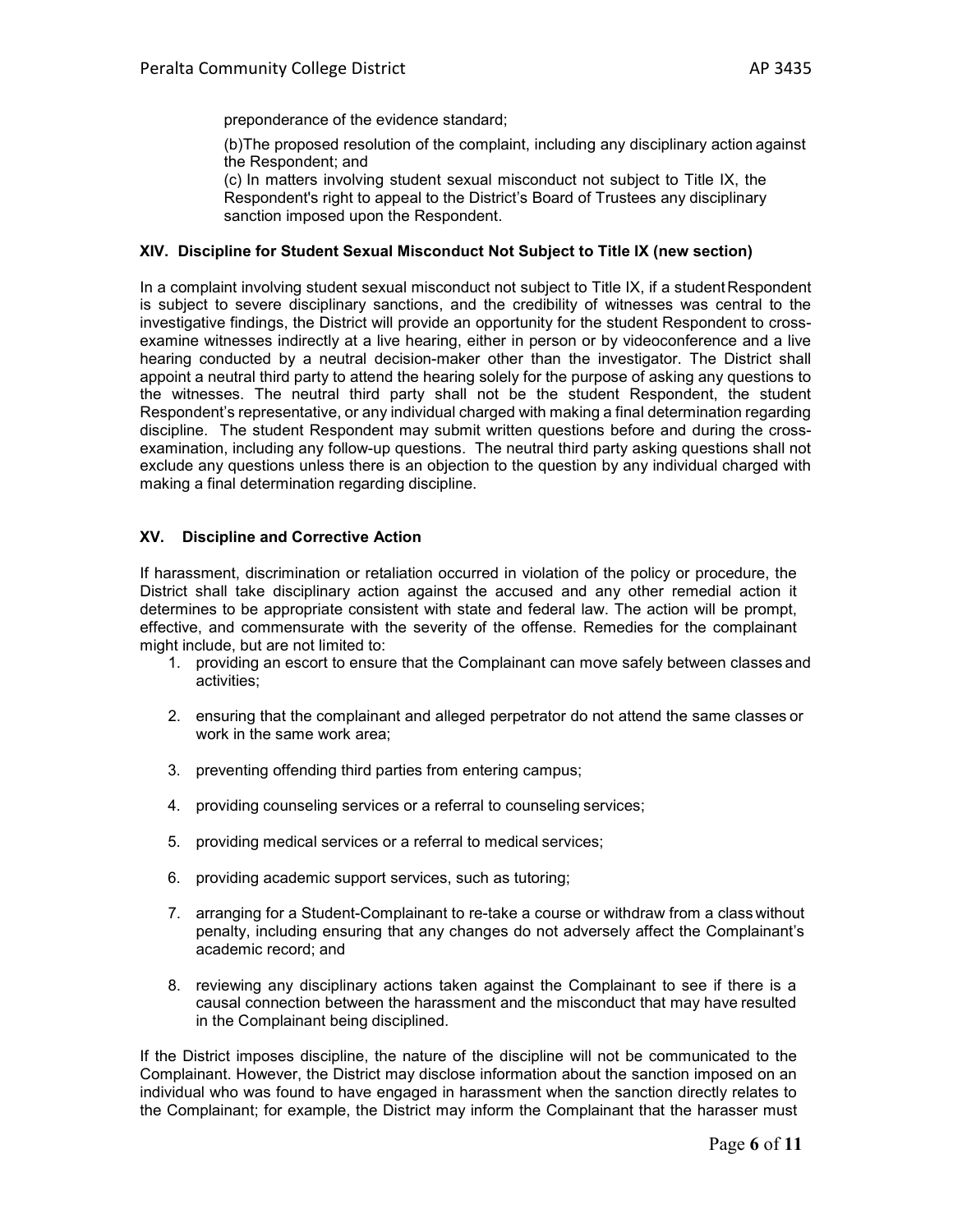stay away from the Complainant.

Disciplinary actions against faculty, staff, and students will conform to all relevant statutes, regulations, personnel policies and procedures, including the provisions of any applicable collective bargaining agreement.

The District shall also take reasonable steps to protect the Complainant from further harassment, or discrimination, and to protect the Complainant and witnesses from retaliation as a result of communicating the complaint or assisting in the investigation.

The District will ensure that Complainants and witnesses know how to report any subsequent problems, and should follow-up with Complainants to determine whether any retaliation or new incidents of harassment have occurred. The District shall take reasonable steps to ensure the confidentiality of the investigation and to protect the privacy of all Parties to the extent possible without impeding the District's ability to investigate and respond effectively to the complaint.

If the District cannot take disciplinary action against the accused individual because the Complainant refuses to participate in the investigation, it should pursue other steps to limit the effects of the alleged harassment and prevent its recurrence.

## **XVI. Appeals**

If the District imposes discipline against a student or employee as a result of the findings in its investigation, the student or employee may appeal the decision using the procedure for appealing a disciplinary decision.

If the Complainant is not satisfied with the results of the administrative determination, he/she/they may, within 30 days, submit a written appeal to the Board of Trustees.

In a complaint involving student sexual misconduct not subject to Title IX, a Respondent who is not satisfied with the results of the administrative determination may submit a written appeal to the District's Board of Trustees within 30 days.

The Board shall review the original complaint, the investigative report, the administrative decision, and the appeal. The Board shall issue a final District decision in the matter within 45 days after receiving the appeal. A copy of the decision rendered by the Board shall be forwarded to the Complainant and the Respondent. The Complainant shall also be notified of his/her/their right to appeal this decision.

If the Board does not act within 45 days, the administrative determination shall be deemed approved on the forty-sixth day and shall become the final decision of the District in the matter. The District shall promptly notify the Complainant and the Respondent of the Board 's action, or if the Board took no action, that the administrative determination is deemed approved.

In any case not involving workplace discrimination, harassment, or retaliation, the complainant shall have the right to file a written appeal with the State Chancellor's Office within thirty days after the Board issued the final District decision or permitted the administrative decision to become final. Such appeals shall be processed pursuant to the provision of Title 5 Section 59350.

In any case involving employment discrimination, including workplace harassment, the complainant may, at any time before or after the issuance of the final decision of the District, file a complaint with the Department of Fair Employment and Housing.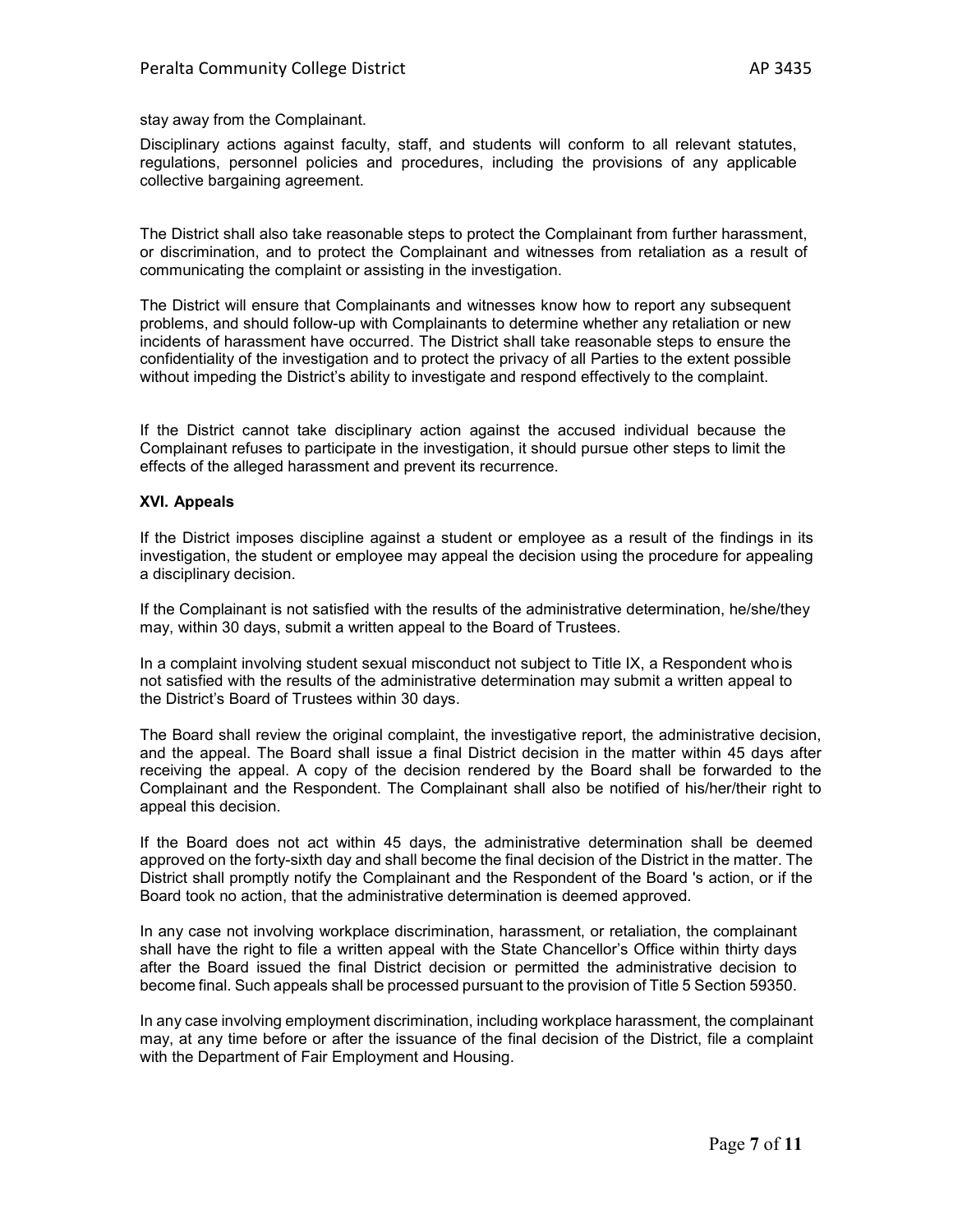## **XVII. Remand**

The California Community College Chancellor's Office may remand any matter to the District for any of the following reasons: to cure defects in the investigation or in procedural compliance; to consider new evidence not available during the investigation despite the Complainant's due diligence that would substantially impact the outcome of the investigation; or to modify or reverse a decision of the District's Board of Trustees based upon misapplication of an applicable legal standard or an abuse of discretion.

If the California Community College Chancellor's Office remands a matter to the District, the District shall take necessary action and issue a decision after remand within 60 days. In any case not involving employment discrimination, the Complainant may appeal the District's amended determination to the California Community College Chancellor's Office within 30 days by following the appeal procedures above.

## **XVIII. Extension of Time**

If the District is unable to comply with the 90-day deadline, the District may extend the time to respond by up to 45 additional days. An extension may be taken only once without permission from the California Community Colleges Chancellor's Office, and must be necessary for one of the following reasons:

- a need to interview a party or witness who has been unavailable;
- a need to review or analyze additional evidence, new allegations, or new complaints related to the matter; or
- to prepare and finalize an administrative determination.

The District shall send a written notice to the Complainant and to a Respondent who is aware of an investigation indicating the necessity of an extension, the justification for the extension, and the number of days the deadline will be extended. The District shall send this notice no later than 10 days prior to the initial time to respond.

The District may request additional extensions from the California Community Colleges Chancellor's Office after the initial 45-day extension. The District shall send a copy of the extension request to the Complainant and to a Respondent who is aware of an investigation. The Complainant and Respondent may each file a written objection with the California Community Colleges Chancellor's Office within 5 days of receipt.

# **XIX. Disclosures to the California Community Colleges Chancellor's Office**

Upon request of the California Community College's Chancellor's Office, the District shall provide copies of all documents related to a discrimination complaint, including the following: the original complaint, any investigative report unless subject to the attorney-client privilege, the written notice to the Complainant setting forth the results of the investigation, the final administrative decision rendered by the Board or indicating the date upon which the decision became final, and a copy of the notification to the Complainant of his/her/their appeal rights, the Complainant's appeal of the District's administrative determination, any other non-privileged documents or information the Chancellor requests.

The District shall provide to the California Community Colleges Chancellor's Office an annual report with the following information: the number of employment and non-employment discrimination complaints and informal charges received in the previous academic year; the number of complaints and informal charges resolved in the previous academic year; the number of complaints of unlawful discrimination received in the previous academic year, and the number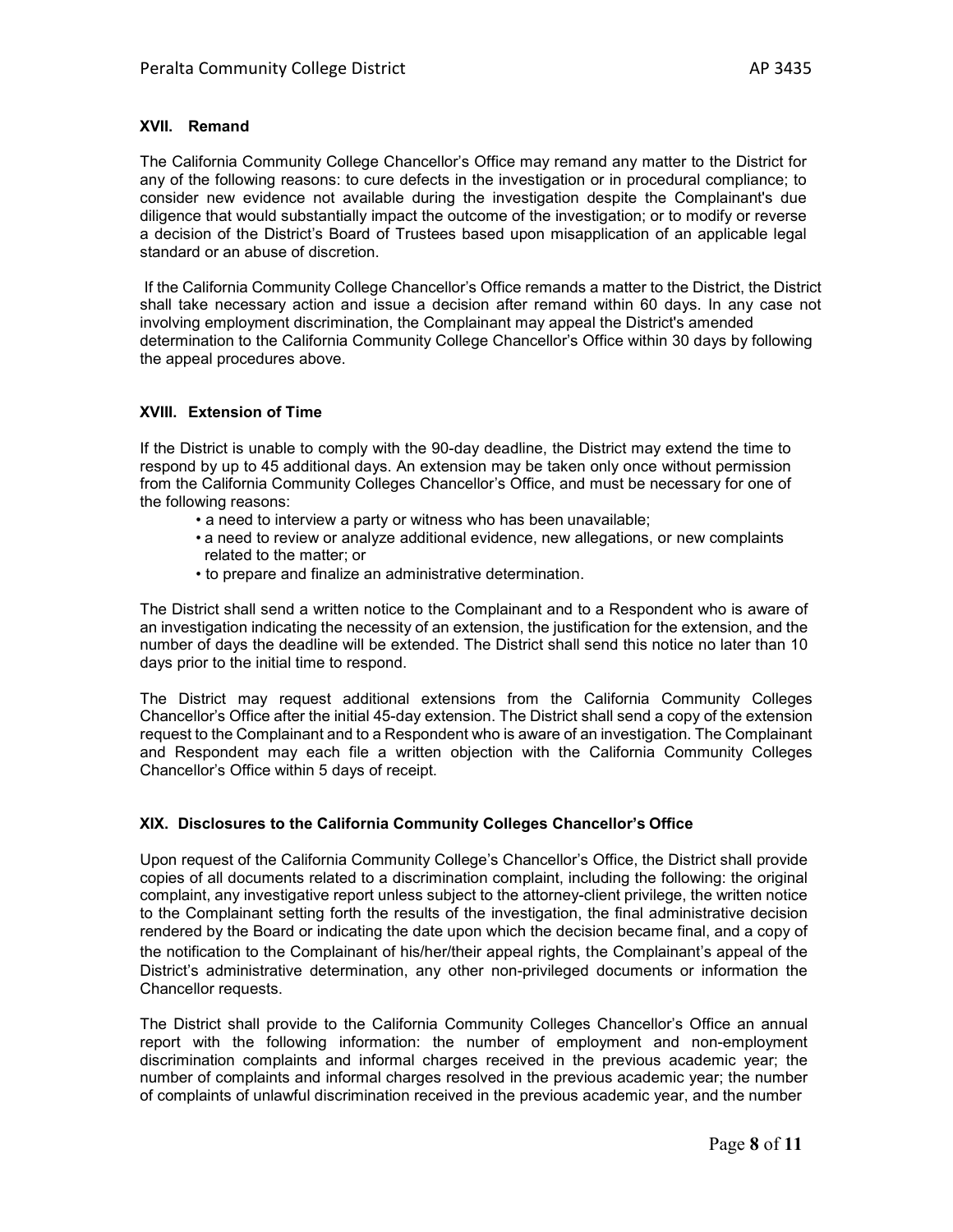of those complaints that were sustained in whole or in part; and any other information requested by the Chancellor.

## **XX. File Retention**

The District will retain on file for a period of at least three years after closing the case copies of:

- 1. the original complaint;
- 2. the investigatory report;
- 3. the summary of the report if one is prepared;
- 4. the notice provided to the Parties, of the District's administrative determination andthe right to appeal;
- 5. any appeal; and
- 6. the District's final decision.

For any appeal to the California Community Colleges Chancellor's Office, shall provide all relevant, non-privileges documents upon request of the Chancellor.

## **XXI. Dissemination of Policy and Procedures**

District Policy and Procedures related to harassment will include information that specifically addresses sexual violence.

- 1. The procedures shall be published in all student, faculty, and staff handbooks, each college's catalog and schedule of classes. And other printed material deemed appropriate by each college's Vice President of Student Services.
- 2. The procedures also will be disseminated to students at each college's new student orientation and at periodic workshops to be scheduled by each college's Vice President of Student Services.
- 3. The procedures also will be disseminated to each faculty member, all members of the administrative staff and all members of the support staff both at the time of hire and at the beginning of each school year.
- 4. The procedures also shall be displayed in a prominent location in each college along with the other notices regarding the college's procedures and standards of conduct. A copy of the procedures shall be made available to any person expressing a verbal complaint about such matters.

# **XXII. Training**

By January 1, 2021, the District shall provide at least two hours of classroom or other effective interactive training and education regarding sexual harassment to all supervisory employees at least one hour of classroom or other effective interactive training and education regarding sexual harassment to all nonsupervisory employees and at least one hour of classroom or other effective interactive training and education regarding sexual harassment to all nonsupervisory employees. All new employees must be provided with the training and education within six months of their assumption of his/her/their position. After January 1, 2021, the District shall provide sexual harassment training and education to each employee once every two years. An employee who received this training and education in 2019 is not required to have a refresher until after two years thereafter.

The training and education required by this procedure shall include information and practical guidance regarding the federal and state statutory provisions concerning the prohibition against and the prevention and correction of sexual harassment and the remedies available to victims of sexual harassment in employment, a review of "abusive conduct," and harassment based on gender identity, gender expression, and sexual orientation. The training and education shall also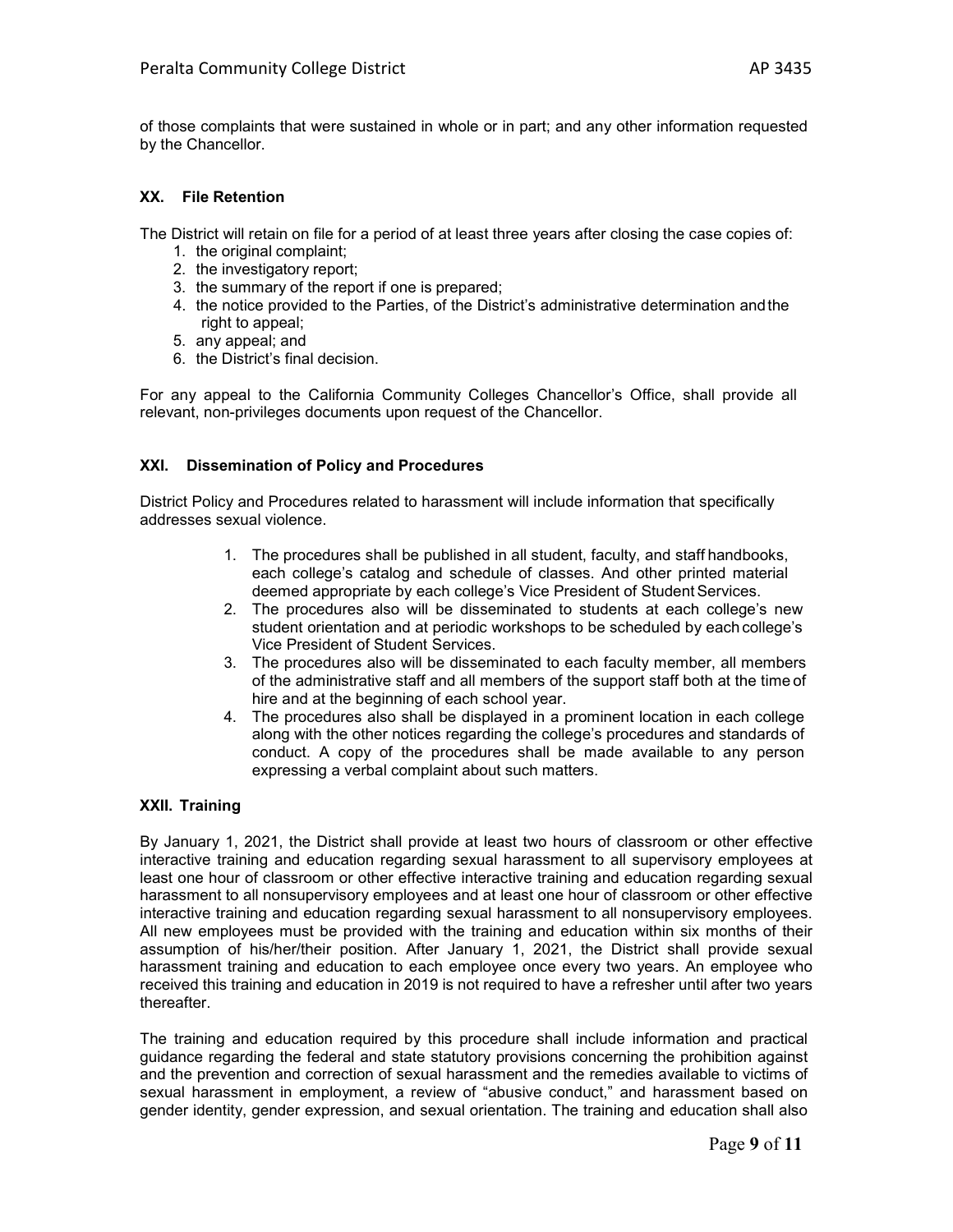include practical examples aimed at instructing supervisors in the prevention of harassment, discrimination, and retaliation, and shall be presented by trainers or educators with knowledge and expertise in the prevention of harassment, discrimination, and retaliation. Supervisor's harassment training also must address potential exposure and liability for employers and individuals, supervisor's obligation to report sexual harassment, discrimination, and retaliation when they become aware of it, appropriate remedial measures to correct harassing behavior.

The District will maintain appropriate records of the training provided, including the names of the supervisory employees trained, the date of training, sign-in sheets, copies of all certificates of attendance or completion issued, the type of training provided, a copy of all written or recorded training materials, and the name of the training provider. If the training is provided by webinar, the District will maintain a copy of the webinar, all written materials used by the training and all written questions submitted during the webinar, and document all written response or guidance the trainer provided during the webinar. The District will retain these records for at least two years.

The District will also provide training to students who lead student organizations. The District should provide copies of the sexual harassment policies and training to all District law enforcement unit employees regarding the grievance procedures and any other procedures used for investigating reports of sexual violence. Participation of faculty in such training is strongly encouraged, but is not mandatory, except when required by law.

In years in which a substantive policy or procedural change has occurred, all Districtemployees will attend a training update or receive a copy of the revised policies and procedures.

Participants in training programs will be required to sign a statement that they have either understood the policies and procedures, their responsibilities, and their own and the District's potential liability, or that they did not understand the policy and desire further training.

#### **XXIII. Education and Prevention for Students**

In order to take proactive measures to prevent sexual harassment and violence toward students, the District will provide preventive education programs and make victim resources, including comprehensive victim services, available. The District will include such programs in their orientation programs for new students, and in training for student athletes and coaches. These programs will include discussion of what constitutes sexual harassment and sexual violence, the District's policies and disciplinary procedures, and the consequences of violating these policies. A training program or informational services will be made available to all students at least once annually.

The education programs will also include information aimed at encouraging students to report incidents of sexual violence to the appropriate District and law enforcement authorities. Since victims or third parties may be deterred from reporting incidents if alcohol, drugs, or other violations of District or campus rules were involved, the District will inform students that the primary concern is for student safety and that use of alcohol or drugs never makes the victim at fault for sexual violence. If other rules are violated, the District will address such violations separately from an allegation of sexual violence.

**NOTE**: DFEH Regulations require any employer whose workforce contains 10 percent or more of persons who speak a language other than English as their spoken language to translate its harassment, discrimination, and retaliation policies into every language that is spoken by at least 10 percent (10%) of the workforce. In order to comply with this requirement, Districts should translate BP 3410 Nondiscrimination, BP 3430 Prohibition of Harassment, AP 3410 Nondiscrimination. AP 3430 Prohibition on Harassment, and AP 3435 Discrimination and Harassment Complaints and Investigations into any applicable languages.